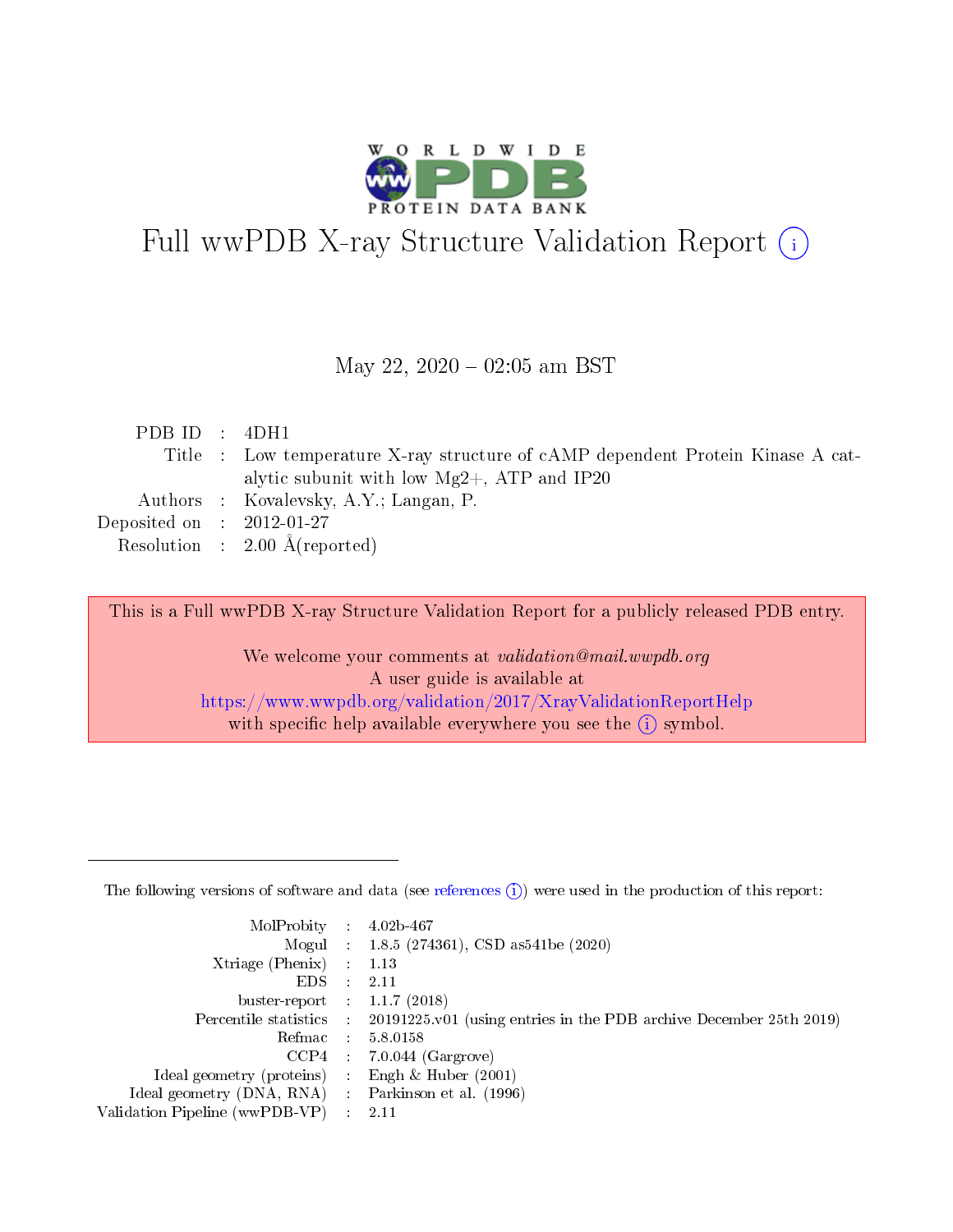# 1 [O](https://www.wwpdb.org/validation/2017/XrayValidationReportHelp#overall_quality)verall quality at a glance  $(i)$

The following experimental techniques were used to determine the structure: X-RAY DIFFRACTION

The reported resolution of this entry is 2.00 Å.

Percentile scores (ranging between 0-100) for global validation metrics of the entry are shown in the following graphic. The table shows the number of entries on which the scores are based.



| Metric                | Whole archive<br>$(\#\mathrm{Entries})$ | Similar resolution<br>$(\#\text{Entries},\,\text{resolution}\,\,\text{range}(\textup{\AA}))$ |
|-----------------------|-----------------------------------------|----------------------------------------------------------------------------------------------|
| $R_{free}$            | 130704                                  | $8085(2.00-2.00)$                                                                            |
| Clashscore            | 141614                                  | $9178(2.00-2.00)$                                                                            |
| Ramachandran outliers | 138981                                  | $9054(2.00-2.00)$                                                                            |
| Sidechain outliers    | 138945                                  | $9053(2.00-2.00)$                                                                            |
| RSRZ outliers         | 127900                                  | $7900(2.00-2.00)$                                                                            |

The table below summarises the geometric issues observed across the polymeric chains and their fit to the electron density. The red, orange, yellow and green segments on the lower bar indicate the fraction of residues that contain outliers for  $>=3, 2, 1$  and 0 types of geometric quality criteria respectively. A grey segment represents the fraction of residues that are not modelled. The numeric value for each fraction is indicated below the corresponding segment, with a dot representing fractions  $\epsilon=5\%$  The upper red bar (where present) indicates the fraction of residues that have poor fit to the electron density. The numeric value is given above the bar.

| Mol | Chain | Length          | Quality of chain |     |    |
|-----|-------|-----------------|------------------|-----|----|
|     |       | 350             | 3%<br>79%        | 15% |    |
|     |       | $\overline{20}$ | 10%<br>70%       | 25% | 5% |

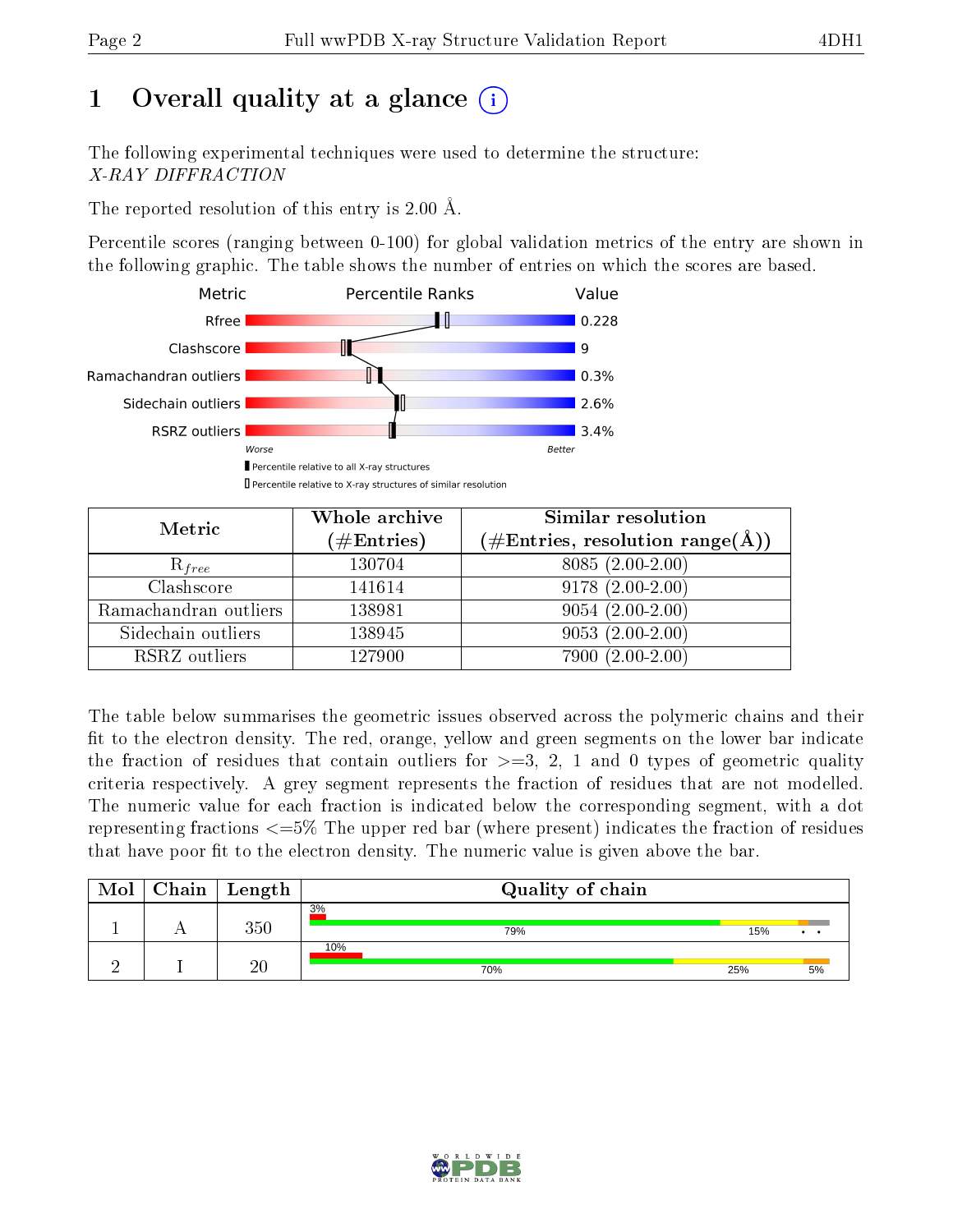# 2 Entry composition (i)

There are 5 unique types of molecules in this entry. The entry contains 3402 atoms, of which 0 are hydrogens and 0 are deuteriums.

In the tables below, the ZeroOcc column contains the number of atoms modelled with zero occupancy, the AltConf column contains the number of residues with at least one atom in alternate conformation and the Trace column contains the number of residues modelled with at most 2 atoms.

• Molecule 1 is a protein called cAMP-dependent protein kinase catalytic subunit alpha.

| Mol | ${\rm Chain}$ | Residues | Atoms      |          |     |     |  | ZeroOcc | $+$ AltConf <sup><math>+</math></sup> | <b>Trace</b> |  |
|-----|---------------|----------|------------|----------|-----|-----|--|---------|---------------------------------------|--------------|--|
|     | . .           | 336      | m<br>fotal | $1800\,$ | 465 | 505 |  |         |                                       |              |  |

| Chain            | Residue        | Modelled   | Actual | Comment               | Reference         |
|------------------|----------------|------------|--------|-----------------------|-------------------|
| А                |                | <b>GLY</b> |        | <b>EXPRESSION TAG</b> | <b>UNP P05132</b> |
| А                | $\overline{2}$ | <b>ASN</b> |        | <b>EXPRESSION TAG</b> | <b>UNP P05132</b> |
| А                | 3              | ALA        |        | <b>EXPRESSION TAG</b> | <b>UNP P05132</b> |
| А                | 4              | <b>ALA</b> |        | <b>EXPRESSION TAG</b> | <b>UNP P05132</b> |
| А                | 5              | <b>ALA</b> |        | <b>EXPRESSION TAG</b> | <b>UNP P05132</b> |
| A                | 6              | ALA        |        | <b>EXPRESSION TAG</b> | <b>UNP P05132</b> |
| $\mathsf{A}$     | 7              | <b>LYS</b> |        | <b>EXPRESSION TAG</b> | <b>UNP P05132</b> |
| $\boldsymbol{A}$ | 8              | <b>LYS</b> |        | <b>EXPRESSION TAG</b> | UNP P05132        |
| А                | 9              | GLY        |        | <b>EXPRESSION TAG</b> | <b>UNP P05132</b> |
| $\overline{A}$   | 10             | SER.       |        | <b>EXPRESSION TAG</b> | <b>UNP P05132</b> |
| A                | 11             | GLU        |        | <b>EXPRESSION TAG</b> | <b>UNP P05132</b> |
| А                | 12             | <b>GLN</b> |        | <b>EXPRESSION TAG</b> | <b>UNP P05132</b> |
| A                | 13             | GLU        |        | <b>EXPRESSION TAG</b> | UNP P05132        |
| A                | 14             | SER.       |        | <b>EXPRESSION TAG</b> | UNP P05132        |

There are 14 discrepancies between the modelled and reference sequences:

Molecule 2 is a protein called cAMP-dependent protein kinase inhibitor alpha.

| Mol | $C$ hain   Residues | $\rm{Atoms}$            |  | $\rm ZeroOcc$   Alt $\rm Conf$   Trace |  |  |  |
|-----|---------------------|-------------------------|--|----------------------------------------|--|--|--|
|     | $20\,$              | $\mathrm{Total}$<br>157 |  | 94 32 31                               |  |  |  |

• Molecule 3 is MAGNESIUM ION (three-letter code: MG) (formula: Mg).

|  | Mol   Chain   Residues | Atoms       | $^\shortparallel$ ZeroOcc $\mid$ AltConf $\mid$ |  |
|--|------------------------|-------------|-------------------------------------------------|--|
|  |                        | $\rm Total$ |                                                 |  |

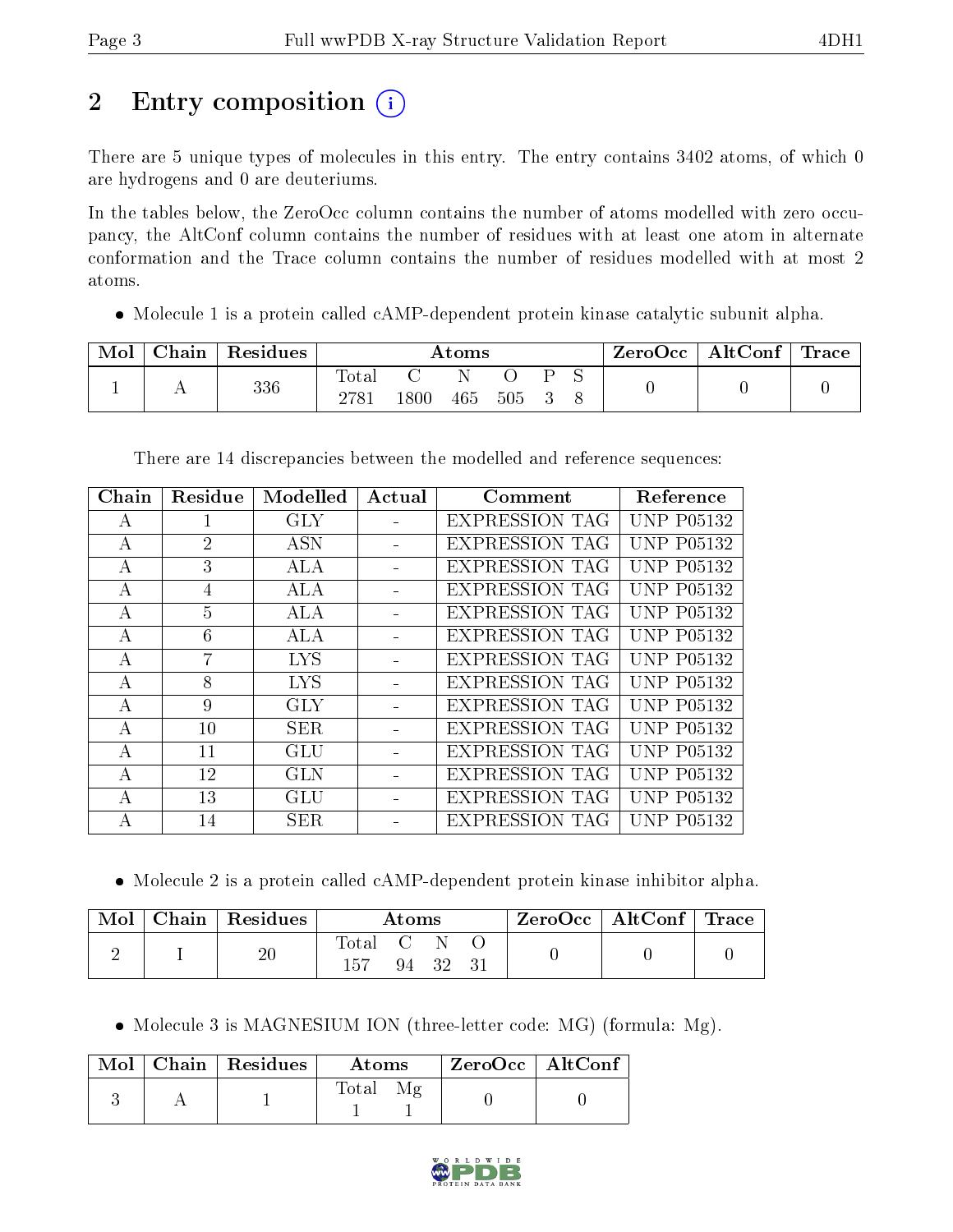Molecule 4 is ADENOSINE-5'-TRIPHOSPHATE (three-letter code: ATP) (formula:  $C_{10}H_{16}N_5O_{13}P_3$ .



| Mol | Chain   Residues | Atoms       |  |  | $ZeroOcc \mid AltConf \mid$ |  |
|-----|------------------|-------------|--|--|-----------------------------|--|
|     |                  | Total C N O |  |  |                             |  |
|     |                  |             |  |  |                             |  |

 $\bullet\,$  Molecule 5 is water.

|  | Mol   Chain   Residues | Atoms               | $ZeroOcc$   AltConf |  |
|--|------------------------|---------------------|---------------------|--|
|  | 394                    | Total<br>394<br>394 |                     |  |
|  | 38                     | Total<br>38<br>38   |                     |  |

![](_page_3_Picture_8.jpeg)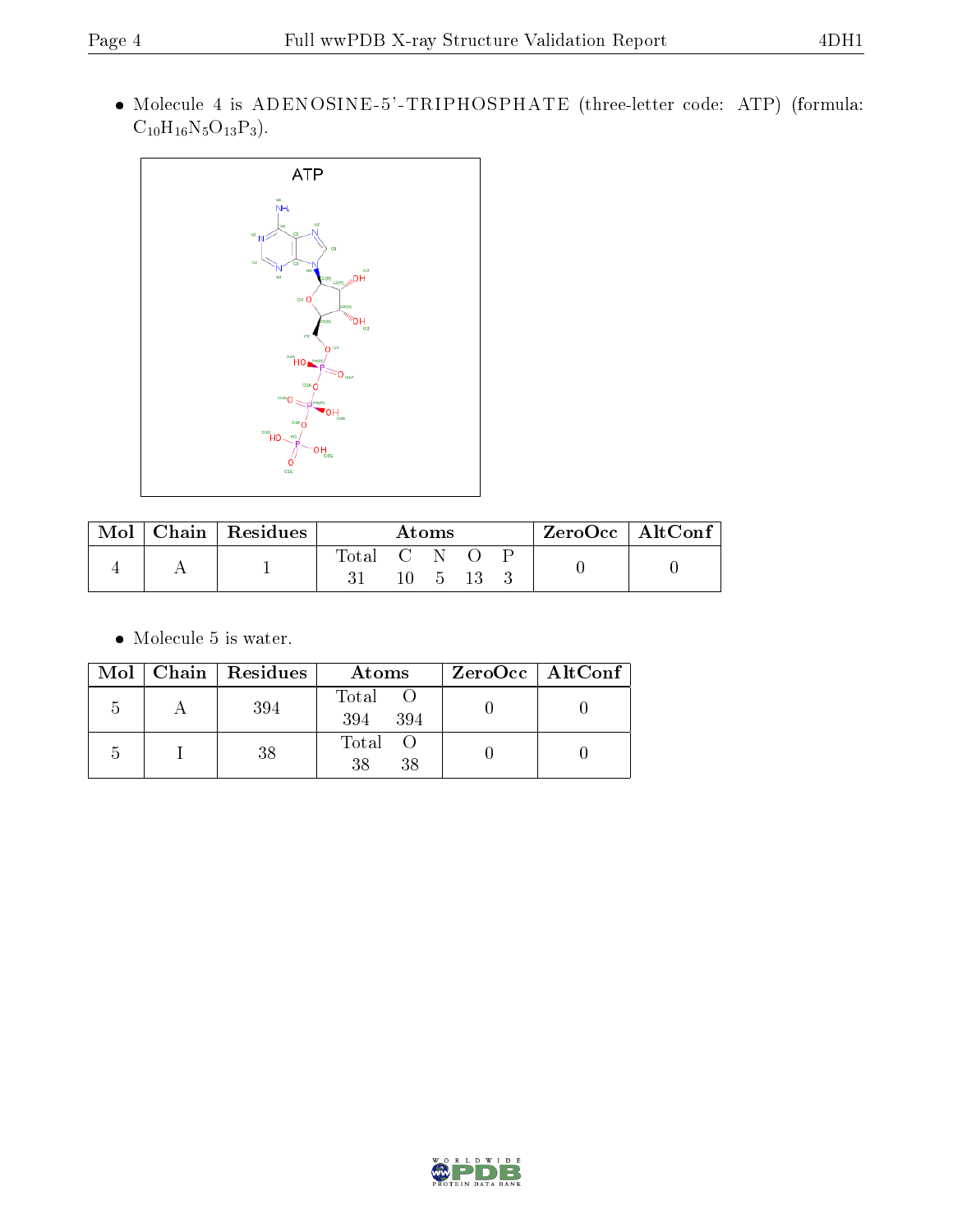## 3 Residue-property plots  $(i)$

These plots are drawn for all protein, RNA and DNA chains in the entry. The first graphic for a chain summarises the proportions of the various outlier classes displayed in the second graphic. The second graphic shows the sequence view annotated by issues in geometry and electron density. Residues are color-coded according to the number of geometric quality criteria for which they contain at least one outlier: green  $= 0$ , yellow  $= 1$ , orange  $= 2$  and red  $= 3$  or more. A red dot above a residue indicates a poor fit to the electron density (RSRZ  $> 2$ ). Stretches of 2 or more consecutive residues without any outlier are shown as a green connector. Residues present in the sample, but not in the model, are shown in grey.

• Molecule 1: cAMP-dependent protein kinase catalytic subunit alpha

![](_page_4_Figure_6.jpeg)

![](_page_4_Picture_7.jpeg)

![](_page_4_Picture_8.jpeg)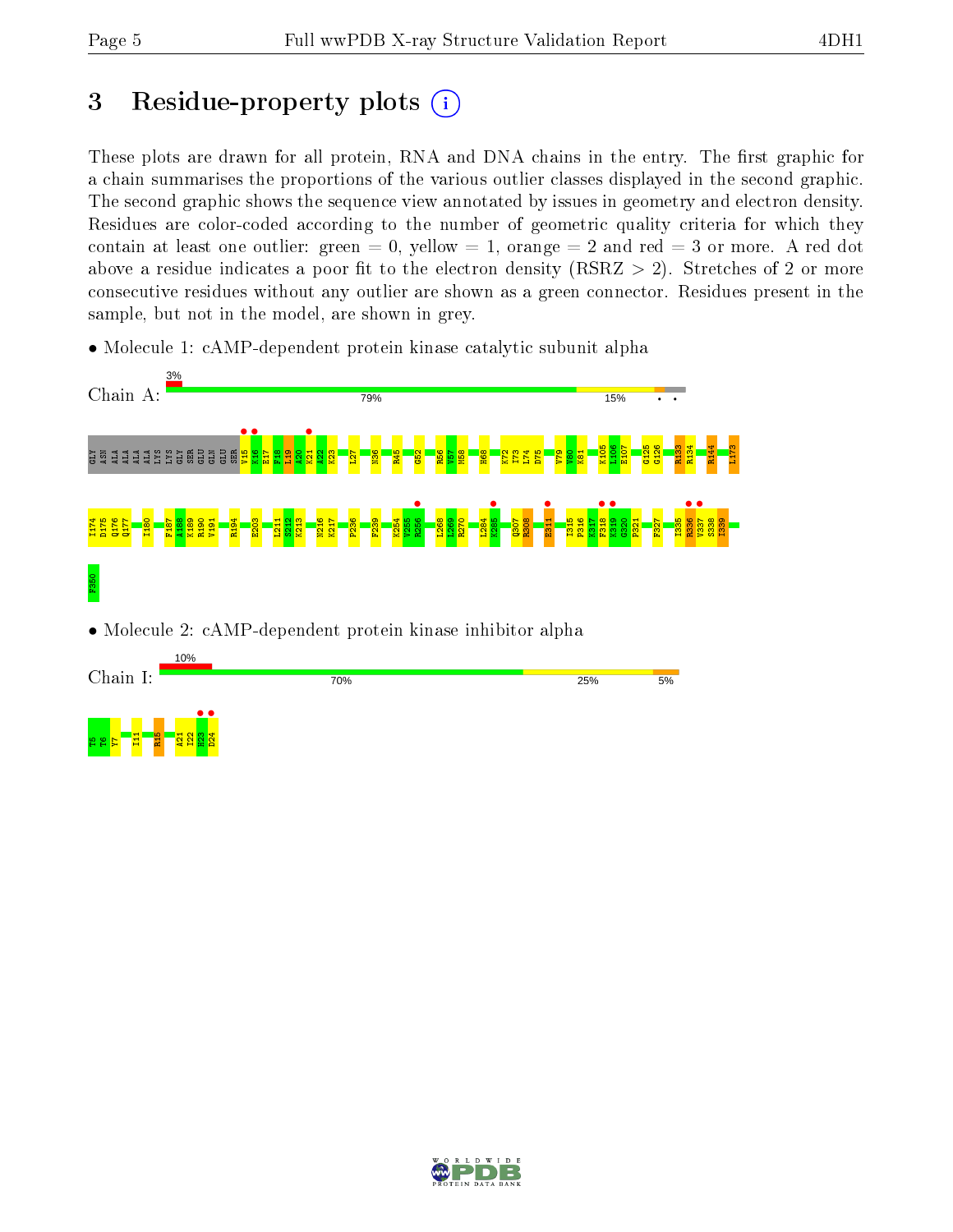## 4 Data and refinement statistics  $(i)$

| Property                                                         | Value                                                  | Source     |
|------------------------------------------------------------------|--------------------------------------------------------|------------|
| Space group                                                      | P 21 21 21                                             | Depositor  |
| Cell constants                                                   | $79.92\text{\AA}$<br>$58.43\text{\AA}$<br>98.61Å       | Depositor  |
| a, b, c, $\alpha$ , $\beta$ , $\gamma$                           | $90.00^\circ$<br>$90.00^{\circ}$<br>$90.00^{\circ}$    |            |
| Resolution $(A)$                                                 | 20.00<br>2.00<br>$\frac{1}{2}$                         | Depositor  |
|                                                                  | 19.98<br>$-2.00$                                       | <b>EDS</b> |
| % Data completeness                                              | (Not available) $(20.00-2.00)$                         | Depositor  |
| (in resolution range)                                            | 86.3 (19.98-2.00)                                      | <b>EDS</b> |
| $R_{merge}$                                                      | (Not available)                                        | Depositor  |
| $\mathrm{R}_{sym}$                                               | (Not available)                                        | Depositor  |
| $\langle I/\sigma(I) \rangle^{-1}$                               | 2.51 (at $2.01\text{\AA}$ )                            | Xtriage    |
| Refinement program                                               | <b>CNS</b>                                             | Depositor  |
| $R, R_{free}$                                                    | 0.199<br>0.234<br>$\mathcal{L}_{\mathcal{A}}$          | Depositor  |
|                                                                  | 0.196<br>0.228<br>$\ddot{\phantom{a}}$                 | DCC        |
| $R_{free}$ test set                                              | 1472 reflections $(5.06\%)$                            | wwPDB-VP   |
| Wilson B-factor $(A^2)$                                          | 24.7                                                   | Xtriage    |
| Anisotropy                                                       | 0.639                                                  | Xtriage    |
| Bulk solvent $k_{sol}(\text{e}/\text{A}^3), B_{sol}(\text{A}^2)$ | 0.29, 49.6                                             | <b>EDS</b> |
| L-test for twinning <sup>2</sup>                                 | $\overline{< L >$ = 0.49, $\overline{<}$ $L^2>$ = 0.32 | Xtriage    |
| Estimated twinning fraction                                      | No twinning to report.                                 | Xtriage    |
| $F_o, F_c$ correlation                                           | 0.94                                                   | <b>EDS</b> |
| Total number of atoms                                            | 3402                                                   | wwPDB-VP   |
| Average B, all atoms $(A^2)$                                     | 29.0                                                   | wwPDB-VP   |

Xtriage's analysis on translational NCS is as follows: The largest off-origin peak in the Patterson function is  $7.08\%$  of the height of the origin peak. No significant pseudotranslation is detected.

<sup>&</sup>lt;sup>2</sup>Theoretical values of  $\langle |L| \rangle$ ,  $\langle L^2 \rangle$  for acentric reflections are 0.5, 0.333 respectively for untwinned datasets, and 0.375, 0.2 for perfectly twinned datasets.

![](_page_5_Picture_8.jpeg)

<span id="page-5-1"></span><span id="page-5-0"></span><sup>1</sup> Intensities estimated from amplitudes.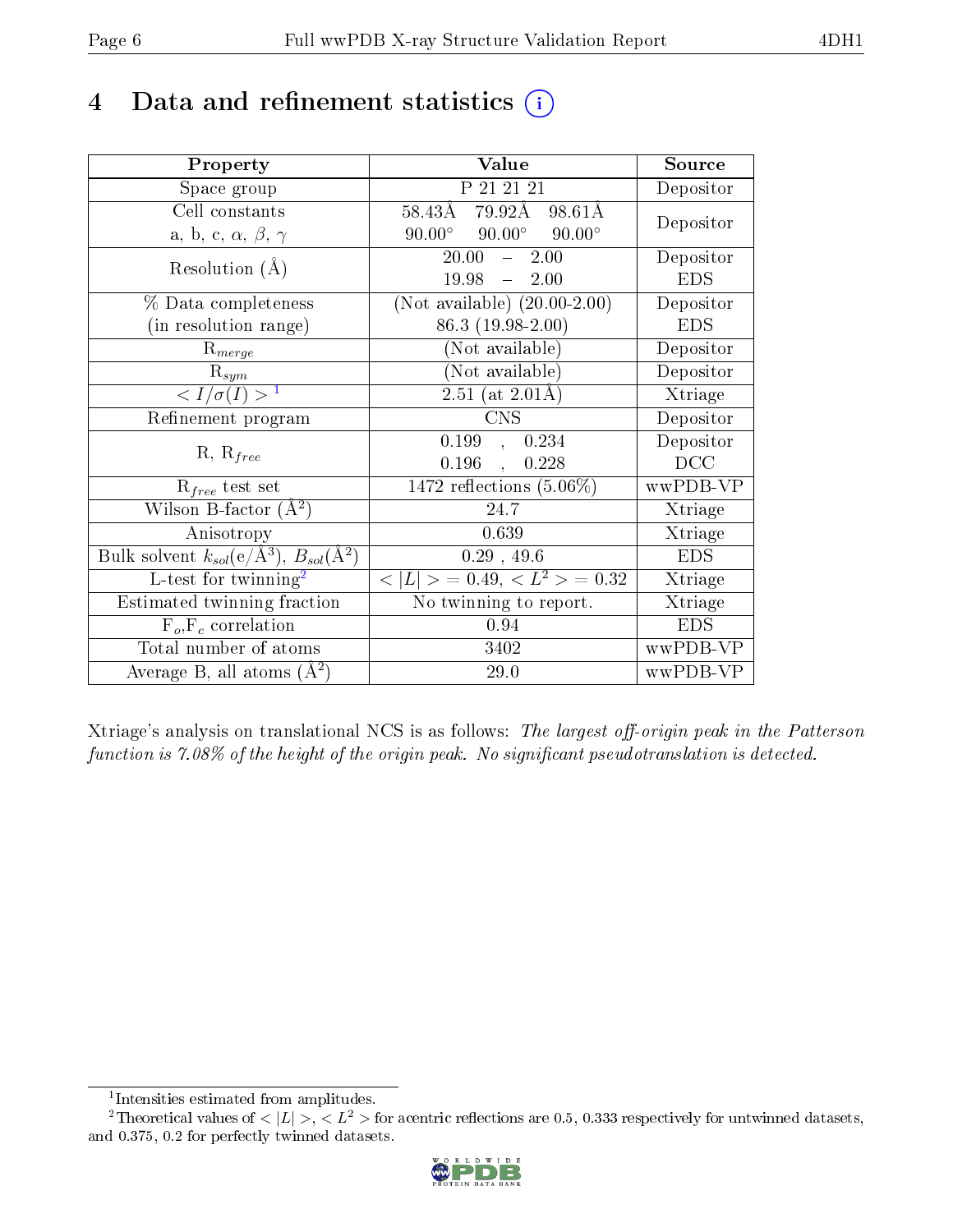# 5 Model quality  $(i)$

## 5.1 Standard geometry  $(i)$

Bond lengths and bond angles in the following residue types are not validated in this section: TPO, MG, ATP, SEP

The Z score for a bond length (or angle) is the number of standard deviations the observed value is removed from the expected value. A bond length (or angle) with  $|Z| > 5$  is considered an outlier worth inspection. RMSZ is the root-mean-square of all Z scores of the bond lengths (or angles).

| Mol | Chain       |      | Bond lengths  | Bond angles |             |  |
|-----|-------------|------|---------------|-------------|-------------|--|
|     | <b>RMSZ</b> |      | $\# Z  > 5$   | RMSZ        | $\# Z  > 5$ |  |
|     |             | 0.30 | 0/2818        | 0.58        | 0/3793      |  |
| 9   |             | 0.32 | 0/159         | 0.51        | 0/212       |  |
| ΔH  | Αll         | 0.30 | $^\prime2977$ | 0.57        | 4005        |  |

Chiral center outliers are detected by calculating the chiral volume of a chiral center and verifying if the center is modelled as a planar moiety or with the opposite hand.A planarity outlier is detected by checking planarity of atoms in a peptide group, atoms in a mainchain group or atoms of a sidechain that are expected to be planar.

|  | Mol   Chain   $\#\text{Chirality outliers}$   $\#\text{Planarity outliers}$ |
|--|-----------------------------------------------------------------------------|
|  |                                                                             |
|  |                                                                             |
|  |                                                                             |

There are no bond length outliers.

There are no bond angle outliers.

There are no chirality outliers.

All (9) planarity outliers are listed below:

| Mol            | Chain        | Res | Type       | Group     |
|----------------|--------------|-----|------------|-----------|
| 1              | А            | 133 | $\rm{ARG}$ | Sidechain |
| 1              | A            | 134 | $\rm{ARG}$ | Sidechain |
| 1              | A            | 144 | $\rm{ARG}$ | Sidechain |
| 1              | A            | 190 | $\rm{ARG}$ | Sidechain |
| 1              | $\mathbf{A}$ | 194 | $\rm{ARG}$ | Sidechain |
| 1              | $\bf{A}$     | 270 | $\rm{ARG}$ | Sidechain |
| 1              | А            | 308 | $\rm{ARG}$ | Sidechain |
| 1              | A            | 336 | ARG        | Sidechain |
| $\overline{2}$ |              | 15  | $\rm{ARG}$ | Sidechain |

![](_page_6_Picture_15.jpeg)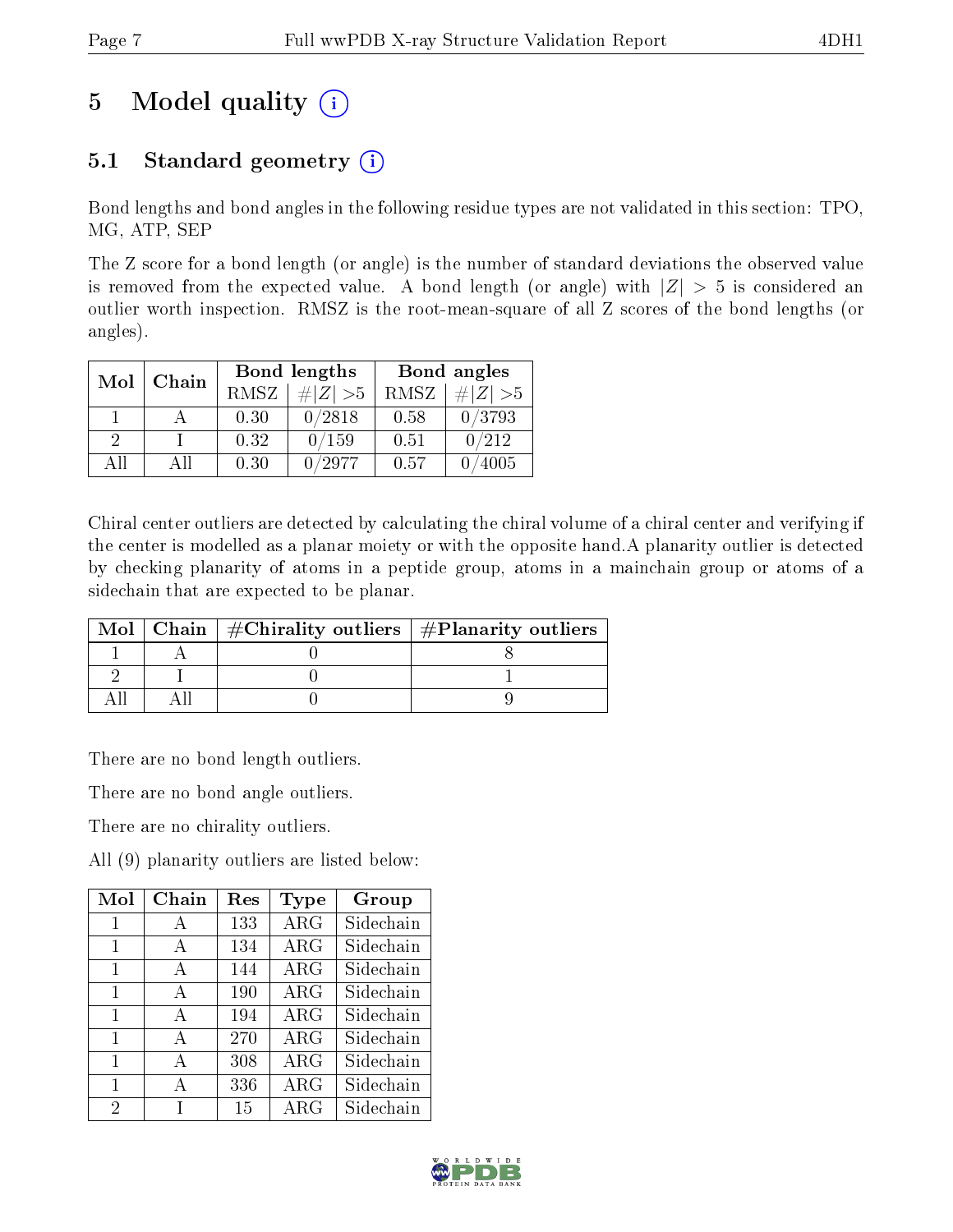### $5.2$  Too-close contacts  $(i)$

In the following table, the Non-H and H(model) columns list the number of non-hydrogen atoms and hydrogen atoms in the chain respectively. The H(added) column lists the number of hydrogen atoms added and optimized by MolProbity. The Clashes column lists the number of clashes within the asymmetric unit, whereas Symm-Clashes lists symmetry related clashes.

|  |      | Mol   Chain   Non-H   H(model)   H(added) |      |                | $Clashes$   Symm-Clashes |
|--|------|-------------------------------------------|------|----------------|--------------------------|
|  | 2781 |                                           | 2761 | 49             |                          |
|  | 157  |                                           | 146  |                |                          |
|  |      |                                           |      |                |                          |
|  | 21   |                                           |      |                |                          |
|  | 394  |                                           |      |                |                          |
|  | 38   |                                           |      |                |                          |
|  | 3402 |                                           | 2919 | 5 <sup>2</sup> |                          |

The all-atom clashscore is defined as the number of clashes found per 1000 atoms (including hydrogen atoms). The all-atom clashscore for this structure is 9.

All (53) close contacts within the same asymmetric unit are listed below, sorted by their clash magnitude.

|                                  |                     | Interatomic    | Clash         |
|----------------------------------|---------------------|----------------|---------------|
| Atom-1                           | Atom-2              | distance $(A)$ | overlap $(A)$ |
| 1: A: 45: ARG: HD2               | 1: A:58: MET:HE1    | 1.59           | 0.85          |
| 1:A:45:ARG:HD2                   | 1: A:58:MET:CE      | 2.10           | 0.81          |
| 1:A:177:GLN:HB2                  | 5:A:1148:HOH:O      | 1.80           | 0.81          |
| 1: A:21: LYS:HB3                 | 5:A:1317:HOH:O      | 1.81           | 0.79          |
| 1:A:203:GLU:OE2                  | 2:I:15:ARG:HD3      | 1.91           | 0.71          |
| 1:A:17:GLU:HB3                   | 5:A:1218:HOH:O      | 1.95           | 0.67          |
| 1:A:81:LYS:HE2                   | 5:A:1328:HOH:O      | 1.94           | 0.67          |
| 1: A: 336: ARG: HB3              | 5:A:1305:HOH:O      | 1.95           | 0.66          |
| $1:A:56:A\overline{RG:HD3}$      | 5:A:1174:HOH:O      | 1.98           | 0.64          |
| 1:A:337:VAL:HG13                 | 5:A:1394:HOH:O      | 1.98           | 0.63          |
| 1:A:339:ILE:HD13                 | 1: A: 339: ILE: O   | 1.99           | 0.63          |
| 1: A:81: LYS: HD2                | 5:A:1358:HOH:O      | 2.03           | 0.58          |
| 1: A:236: PRO:HG2                | 1:A:239:PHE:HB3     | 1.87           | 0.56          |
| 1:A:336:ARG:N                    | 5:A:1273:HOH:O      | 2.39           | 0.56          |
| 1: A:23: LYS: HG2                | 1:A:27:LEU:CD2      | 2.35           | 0.56          |
| $1: A: 189: LYS: H\overline{G2}$ | 1: A:191: VAL: HG13 | 1.88           | 0.55          |
| 1:A:144:ARG:HD3                  | 5:A:1063:HOH:O      | 2.07           | 0.55          |
| 1: A:15: VAL:HG12                | 1: A:19: LEU: HD22  | 1.89           | 0.54          |
| 1: A: 105: LYS: HE2              | 1: A: 107: GLU: OE2 | 2.08           | 0.54          |
| 1: A:217: LYS: HE2               | 5:A:1390:HOH:O      | 2.09           | 0.53          |
| 1:A:187:PHE:HE2                  | 2:1:21:ALA:HB1      | 1.74           | 0.52          |

Continued on next page...

![](_page_7_Picture_10.jpeg)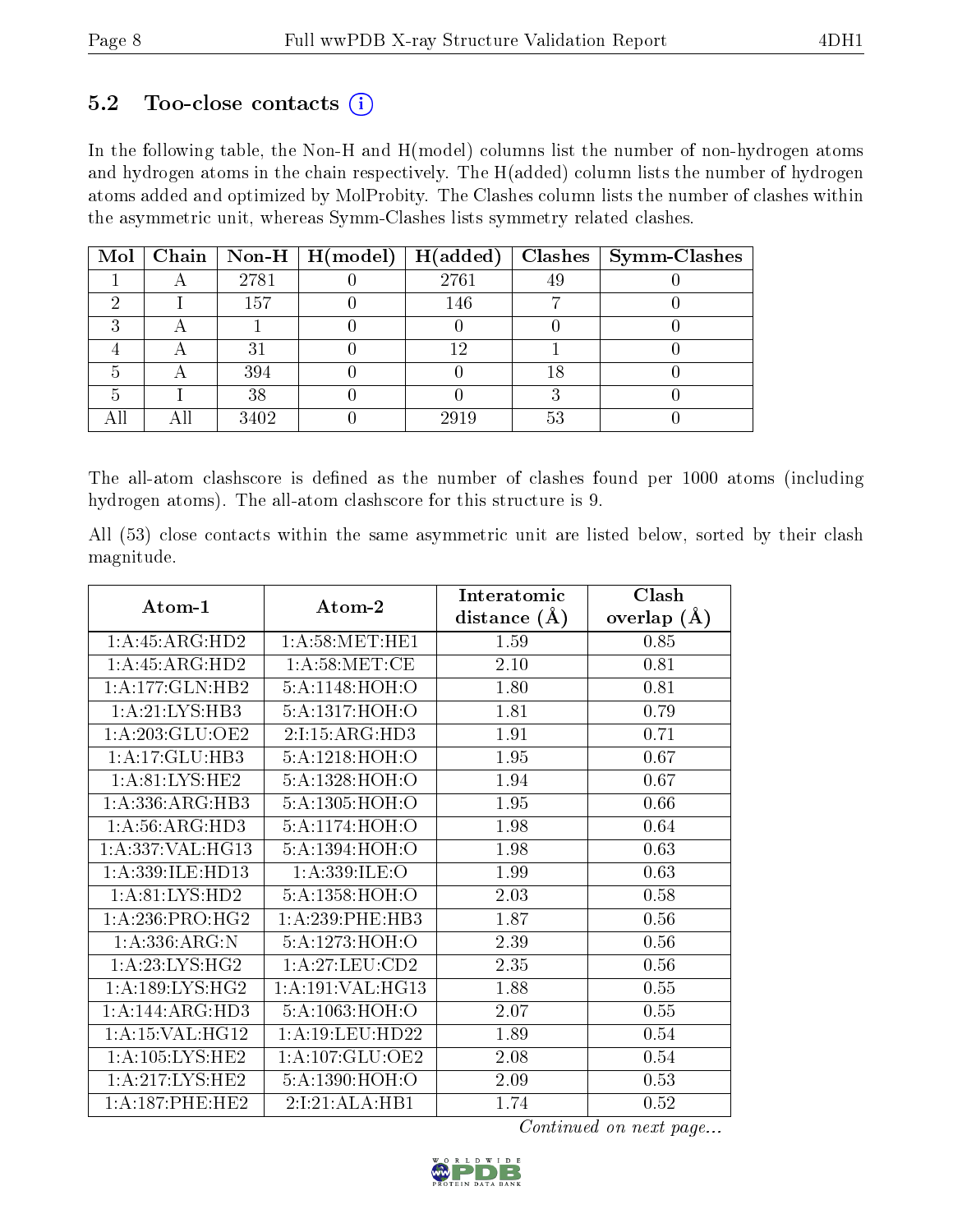| Atom-1                | -- <i>r</i> - <i>r</i><br>Atom-2 | Interatomic       | Clash           |
|-----------------------|----------------------------------|-------------------|-----------------|
|                       |                                  | distance $(\AA)$  | overlap $(\AA)$ |
| 2:1:22:1LE:HG22       | 5:I:138:HOH:O                    | 2.09              | 0.51            |
| 2:1:7:TYR:CZ          | 2:I:11:ILE:HG13                  | $2.45\,$          | 0.51            |
| 1:A:335:ILE:HG13      | 1:A:335:ILE:O                    | 2.11              | 0.50            |
| 1: A:68: HIS: HD2     | 5:A:1042:HOH:O                   | 1.95              | 0.49            |
| 2:1:24:ASP:N          | 5:I:138:HOH:O                    | 2.44              | 0.49            |
| 1:A:52:GLY:HA3        | 4:A:402:ATP:PB                   | 2.53              | 0.49            |
| $1:$ A:173:LEU: $CD1$ | $1:$ A:173:LEU:N                 | 2.76              | 0.48            |
| 1:A:174:ILE:HD13      | 1:A:180:ILE:HD13                 | 1.96              | 0.48            |
| 1:A:321:PRO:HA        | 5:A:1260:HOH:O                   | 2.14              | 0.48            |
| 1:A:254:LYS:HG3       | 5:A:1370:HOH:O                   | 2.14              | 0.47            |
| 1:A:187:PHE:CE2       | 2:I:21:ALA:HB1                   | 2.50              | 0.46            |
| 1: A:216: ASN: HB2    | 5:A:1280:HOH:O                   | $2.15\,$          | 0.46            |
| 1:A:339:ILE:O         | 1:A:339:ILE:CD1                  | 2.61              | 0.46            |
| 1: A:211:LEU:HB2      | 1:A:213:LYS:HE3                  | 1.97              | 0.46            |
| 1:A:176:GLN:NE2       | 5:A:1327:HOH:O                   | 2.45              | 0.45            |
| 1: A: 125: GLY: HA3   | 1:A:174:ILE:O                    | 2.16              | 0.45            |
| 1:A:23:LYS:O          | 1:A:27:LEU:HD22                  | 2.17              | 0.45            |
| 2:I:22:ILE:HB         | 5:I:133:HOH:O                    | 2.17              | 0.44            |
| 1: A:315: ILE: HA     | 1: A: 316: PRO: HD2              | 1.83              | 0.44            |
| 1: A:126: GLY:HA2     | 1: A:327: PHE: CZ                | 2.52              | 0.43            |
| 1: A:311: GLU: H      | 1:A:311:GLU:HG3                  | 1.66              | 0.43            |
| 1:A:68:HIS:CD2        | 1:A:321:PRO:HB2                  | 2.55              | 0.42            |
| 1: A:58:MET:HE2       | 1:A:73:ILE:CD1                   | 2.50              | 0.42            |
| 1:A:75:ASP:O          | 1: A:79: VAL:HG23                | 2.19              | 0.42            |
| 1:A:175:ASP:HB2       | 5:A:1298:HOH:O                   | 2.19              | 0.41            |
| 1: A:23: LYS: HG2     | 1:A:27:LEU:HD21                  | $\overline{2.02}$ | 0.41            |
| 1:A:336:ARG:HH12      | 1:A:338:SEP:HB3                  | 1.85              | 0.41            |
| 1:A:68:HIS:CD2        | 5:A:1042:HOH:O                   | 2.71              | 0.41            |
| 1: A:307: GLN:O       | 1:A:308:ARG:HB2                  | 2.20              | 0.41            |
| 1:A:72:LYS:HE2        | 1:A:74:LEU:HD21                  | 2.03              | 0.41            |
| 1: A:72: LYS: HG2     | $1:$ A:74:LEU: $CD2$             | $\overline{2.50}$ | 0.40            |
| 1:A:17:GLU:H          | $1:A:17:\overline{GLU:CD}$       | 2.24              | 0.40            |

Continued from previous page...

There are no symmetry-related clashes.

### 5.3 Torsion angles  $(i)$

#### 5.3.1 Protein backbone (i)

In the following table, the Percentiles column shows the percent Ramachandran outliers of the chain as a percentile score with respect to all X-ray entries followed by that with respect to entries

![](_page_8_Picture_9.jpeg)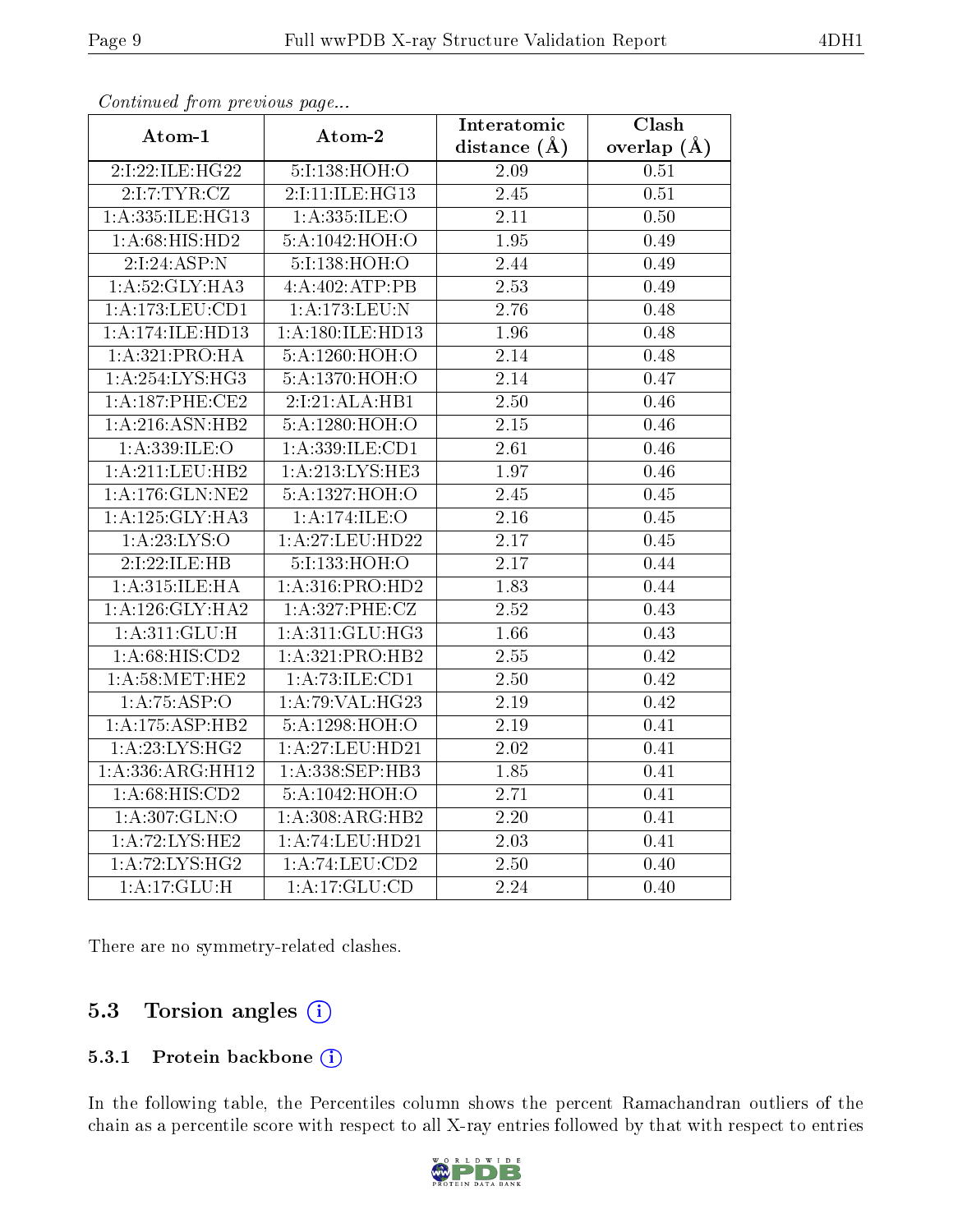of similar resolution.

The Analysed column shows the number of residues for which the backbone conformation was analysed, and the total number of residues.

| Mol | Chain | Analysed                      | Favoured   |            | Allowed   Outliers | Percentiles |
|-----|-------|-------------------------------|------------|------------|--------------------|-------------|
|     |       | $331/350$ (95\%)   320 (97\%) |            | $10(3\%)$  | $1(0\%)$           | 37<br>41    |
|     |       | $18/20(90\%)$                 | $17(94\%)$ | $1(6\%)$   |                    | 100   100   |
| All | All   | $349/370(94\%)$ 337 (97\%)    |            | 11 $(3\%)$ | $1(0\%)$           | 37<br>41    |

All (1) Ramachandran outliers are listed below:

| Mol | Chain   Res | vpe<br>. . |
|-----|-------------|------------|
|     |             |            |

#### 5.3.2 Protein sidechains (i)

In the following table, the Percentiles column shows the percent sidechain outliers of the chain as a percentile score with respect to all X-ray entries followed by that with respect to entries of similar resolution.

The Analysed column shows the number of residues for which the sidechain conformation was analysed, and the total number of residues.

| Mol | Chain | Analysed        | Rotameric   Outliers |          | Percentiles   |             |
|-----|-------|-----------------|----------------------|----------|---------------|-------------|
|     |       | 294/302(97%)    | 286(97%)             | $8(3\%)$ | 44            | 46          |
|     |       | $15/15$ (100\%) | $15(100\%)$          |          | $ 100\rangle$ | $\vert$ 100 |
| All | All   | $309/317(98\%)$ | 301(97%)             | $8(3\%)$ | 46            | 48          |

All (8) residues with a non-rotameric sidechain are listed below:

| Mol | Chain | Res | Type       |
|-----|-------|-----|------------|
|     | А     | 19  | <b>LEU</b> |
| 1   | А     | 36  | <b>ASN</b> |
| 1   | А     | 133 | ARG        |
|     |       | 173 | LEU        |
|     | А     | 268 | LEU        |
|     | А     | 311 | GLU        |
|     |       | 318 | PHE        |
|     |       | 339 | ILE        |

Some sidechains can be flipped to improve hydrogen bonding and reduce clashes. All (5) such sidechains are listed below:

![](_page_9_Picture_15.jpeg)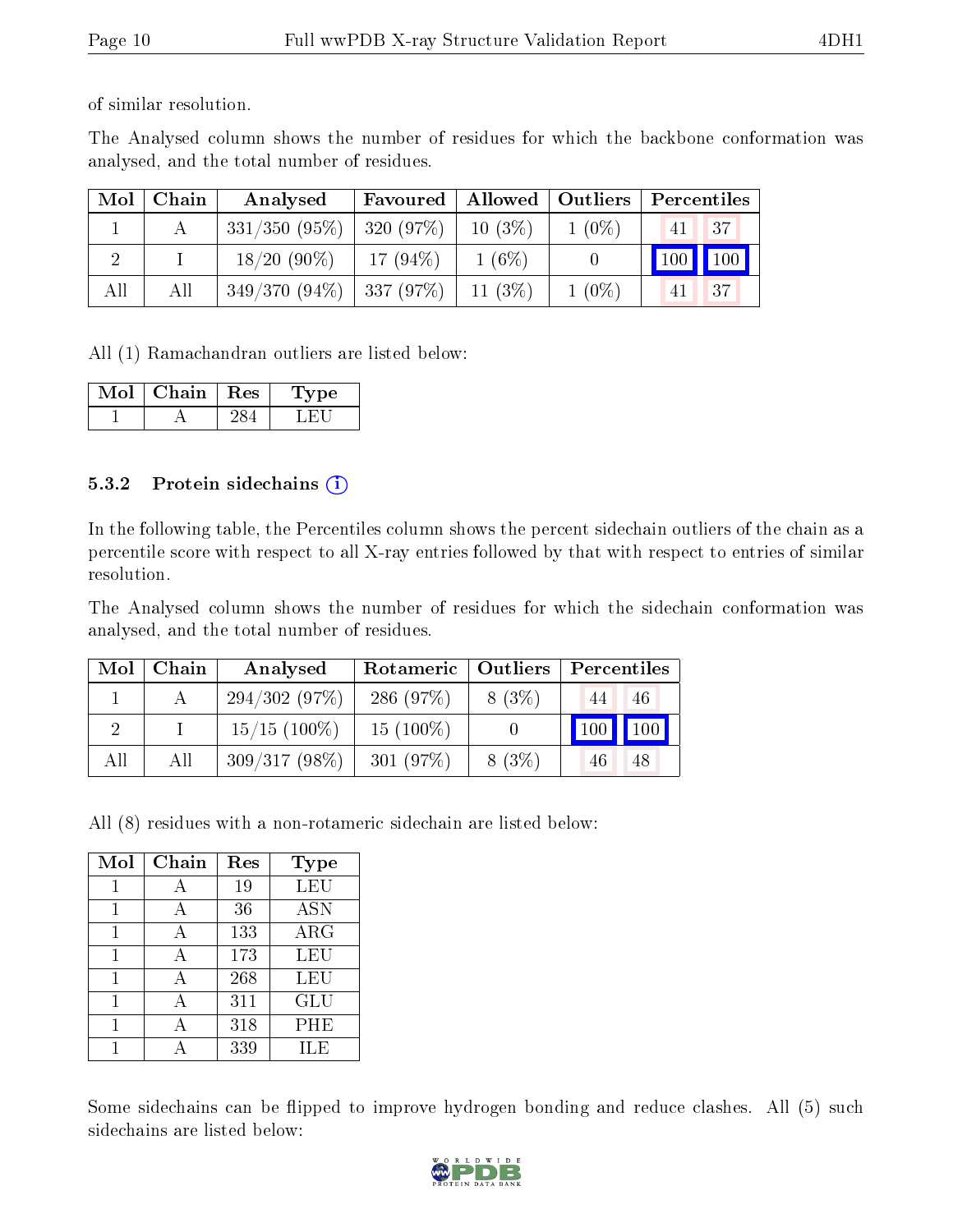| Mol | Chain | Res | <b>Type</b> |
|-----|-------|-----|-------------|
|     |       | 36  | ASN         |
|     |       | 68  | HIS         |
|     |       | 99  | <b>ASN</b>  |
|     |       | 307 | GLN         |
|     |       | 20  | <b>ASN</b>  |

#### $5.3.3$  RNA  $(i)$

There are no RNA molecules in this entry.

### 5.4 Non-standard residues in protein, DNA, RNA chains (i)

3 non-standard protein/ $DNA/RNA$  residues are modelled in this entry.

In the following table, the Counts columns list the number of bonds (or angles) for which Mogul statistics could be retrieved, the number of bonds (or angles) that are observed in the model and the number of bonds (or angles) that are defined in the Chemical Component Dictionary. The Link column lists molecule types, if any, to which the group is linked. The Z score for a bond length (or angle) is the number of standard deviations the observed value is removed from the expected value. A bond length (or angle) with  $|Z| > 2$  is considered an outlier worth inspection. RMSZ is the root-mean-square of all Z scores of the bond lengths (or angles).

| Mol | Chain      | $\operatorname{Res}$ |     |        |             |                  |        |            |             |            |  |  |  |  |  |  |  | $\mathbf{Link}$ |  | Bond lengths |  |  | Bond angles |  |
|-----|------------|----------------------|-----|--------|-------------|------------------|--------|------------|-------------|------------|--|--|--|--|--|--|--|-----------------|--|--------------|--|--|-------------|--|
|     | Type       |                      |     | Counts | <b>RMSZ</b> | H Z <br>$\geq 2$ | Counts | RMSZ       | # $ Z  > 2$ |            |  |  |  |  |  |  |  |                 |  |              |  |  |             |  |
|     | TPO        |                      | 197 |        | 8,10,11     | 0.96             |        | 10, 14, 16 | $1.69\,$    | $10\%$ )   |  |  |  |  |  |  |  |                 |  |              |  |  |             |  |
|     | <b>SEP</b> |                      | 139 |        | 8,9,10      | 1.07             |        | 8,12,14    | 1.74        | 2(25%)     |  |  |  |  |  |  |  |                 |  |              |  |  |             |  |
|     | <b>SEP</b> |                      | 338 |        | 8,9,10      | 0.97             |        | 8,12,14    | 1.74        | (25%)<br>ച |  |  |  |  |  |  |  |                 |  |              |  |  |             |  |

In the following table, the Chirals column lists the number of chiral outliers, the number of chiral centers analysed, the number of these observed in the model and the number defined in the Chemical Component Dictionary. Similar counts are reported in the Torsion and Rings columns. '-' means no outliers of that kind were identified.

|            |     | Mol   Type   Chain   Res   Link   Chirals | Torsions  | Rings |
|------------|-----|-------------------------------------------|-----------|-------|
| TPO        | 197 |                                           | 1/9/11/13 |       |
| <b>SEP</b> | 139 |                                           | 3/5/8/10  |       |
| SEP        | 338 |                                           | 3/5/8/10  |       |

There are no bond length outliers.

All (5) bond angle outliers are listed below:

![](_page_10_Picture_14.jpeg)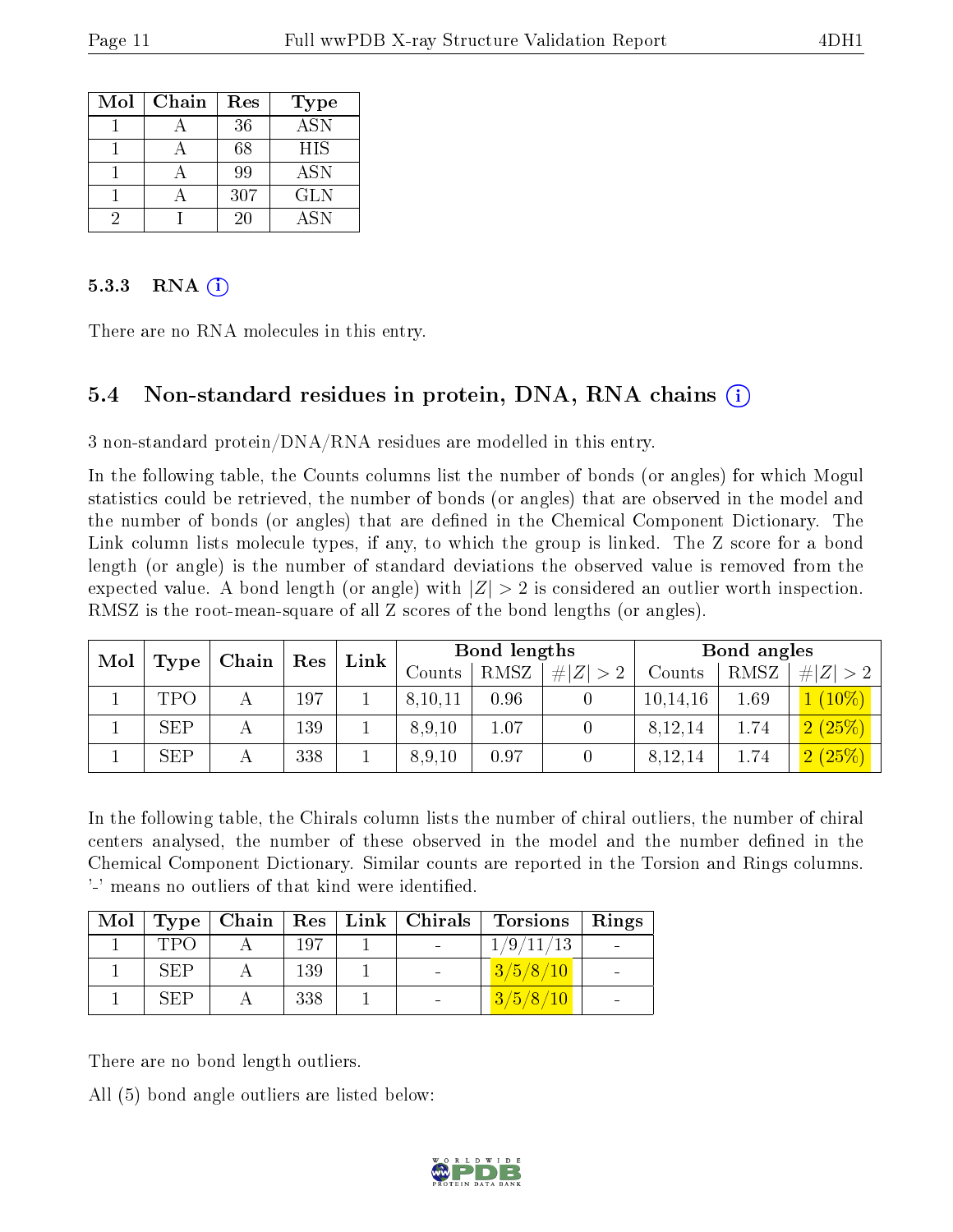| Mol | Chain | Res | Type       | Atoms      |         | Observed $(°)$ | Ideal <sup>o</sup> |
|-----|-------|-----|------------|------------|---------|----------------|--------------------|
|     |       | 197 | <b>TPO</b> | P-OG1-CB   | $-5.00$ | 108.11         | 123.21             |
|     |       | 139 | SEP.       | P-OG-CB    | $-3.58$ | 108.45         | 118.30             |
|     |       | 338 | <b>SEP</b> | $OG-CB-CA$ | 3.30    | 111.36         | 108.14             |
|     |       | 338 | <b>SEP</b> | P-OG-CB    | $-2.90$ | 110.32         | 118.30             |
|     |       | 139 | <b>SEP</b> | $OG-CB-CA$ | 2.60    | 110.67         | 108.14             |

There are no chirality outliers.

All (7) torsion outliers are listed below:

| Mol          | Chain | Res | Type       | Atoms                     |
|--------------|-------|-----|------------|---------------------------|
|              |       | 139 | <b>SEP</b> | $\overline{CB}$ -OG-P-O3P |
|              | А     | 338 | <b>SEP</b> | $CA-CB-OG-P$              |
| $\mathbf{1}$ |       | 338 | <b>SEP</b> | N-CA-CB-OG                |
|              |       | 139 | <b>SEP</b> | CB-OG-P-O1P               |
| 1            | А     | 139 | <b>SEP</b> | CB-OG-P-O2P               |
|              | А     | 338 | <b>SEP</b> | $\overline{CB}-OG-P-O2P$  |
|              |       | 197 | <b>TPO</b> | $O-C-CA-CB$               |

There are no ring outliers.

1 monomer is involved in 1 short contact:

|  |           | Mol   Chain   Res   Type   Clashes   Symm-Clashes |
|--|-----------|---------------------------------------------------|
|  | 338   SEP |                                                   |

#### 5.5 Carbohydrates  $(i)$

There are no carbohydrates in this entry.

### 5.6 Ligand geometry  $(i)$

Of 2 ligands modelled in this entry, 1 is monoatomic - leaving 1 for Mogul analysis.

In the following table, the Counts columns list the number of bonds (or angles) for which Mogul statistics could be retrieved, the number of bonds (or angles) that are observed in the model and the number of bonds (or angles) that are defined in the Chemical Component Dictionary. The Link column lists molecule types, if any, to which the group is linked. The Z score for a bond length (or angle) is the number of standard deviations the observed value is removed from the expected value. A bond length (or angle) with  $|Z| > 2$  is considered an outlier worth inspection. RMSZ is the root-mean-square of all Z scores of the bond lengths (or angles).

![](_page_11_Picture_15.jpeg)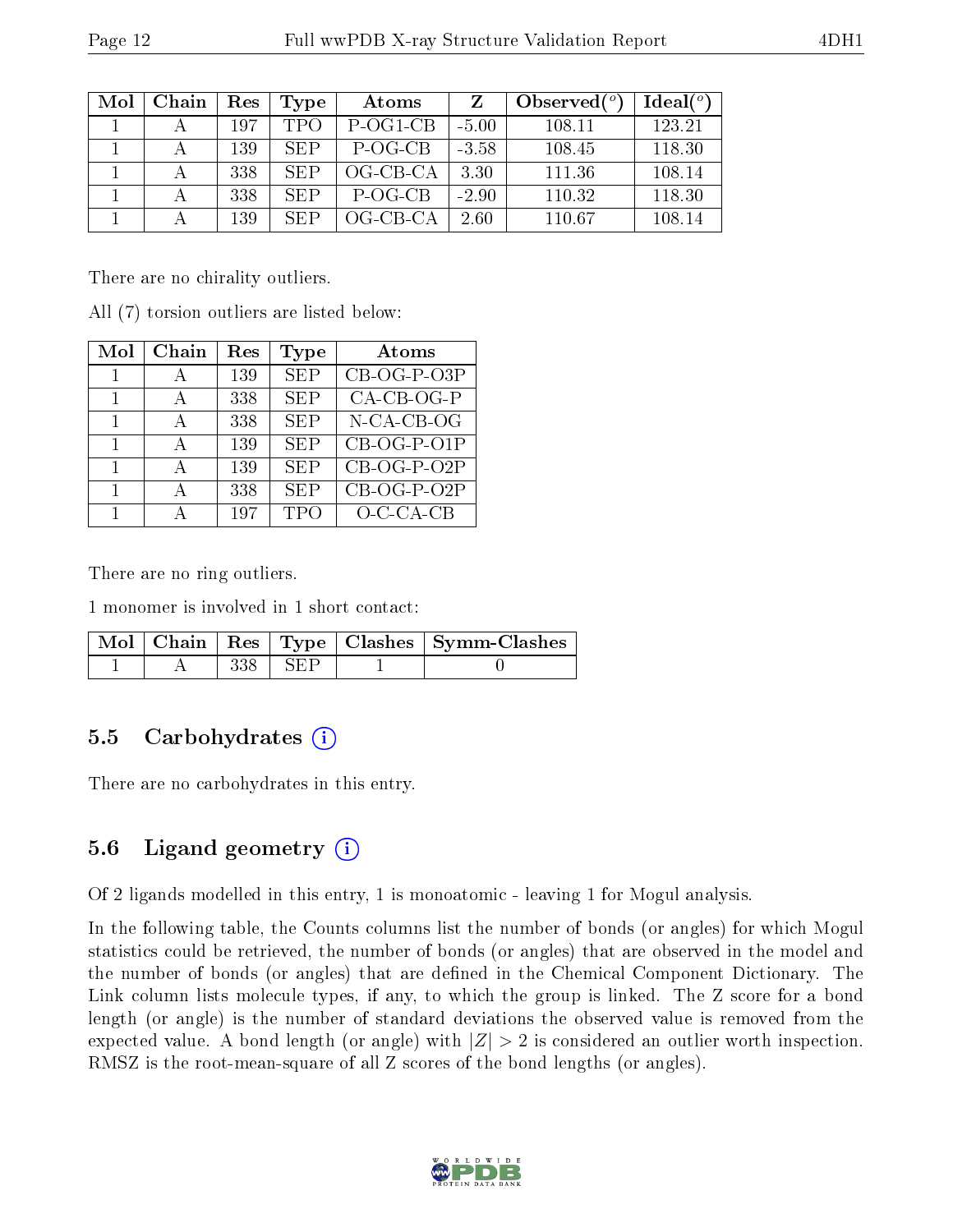|  |                          |  |     | $\mathsf{Link}$ |          | Bond lengths |                       | Bond angles                                                       |                                                               |
|--|--------------------------|--|-----|-----------------|----------|--------------|-----------------------|-------------------------------------------------------------------|---------------------------------------------------------------|
|  | Mol   Type   Chain   Res |  |     |                 |          |              |                       | Counts   RMSZ $\mid \#  Z  > 2$   Counts   RMSZ $\mid \#  Z  > 2$ |                                                               |
|  | ATP                      |  | 402 |                 | 26,33,33 | 1.21         | 3 $(11\%)$   31,52,52 | 1.32                                                              | $\begin{array}{ c c c }\hline 2 & (6\% )\ \hline \end{array}$ |

In the following table, the Chirals column lists the number of chiral outliers, the number of chiral centers analysed, the number of these observed in the model and the number defined in the Chemical Component Dictionary. Similar counts are reported in the Torsion and Rings columns. '-' means no outliers of that kind were identified.

|     |     |  | $\mid$ Mol $\mid$ Type $\mid$ Chain $\mid$ Res $\mid$ Link $\mid$ Chirals $\mid$ Torsions | $\parallel$ Rings |
|-----|-----|--|-------------------------------------------------------------------------------------------|-------------------|
| ATP | 402 |  | $\frac{5}{18/38/38}$ $\frac{0}{3/3/3}$                                                    |                   |

All (3) bond length outliers are listed below:

| Mol |      |     | Chain   Res   Type   Atoms |      | $\overline{Z}$   Observed(A) | Ideal(A) |
|-----|------|-----|----------------------------|------|------------------------------|----------|
|     | 402. | ΔTΡ | $C5-C4$                    | 2.83 | -48                          | .40      |
|     | 402  | ATP | $C2-N3$                    | 2.57 | $1.36\,$                     | $1.32\,$ |
|     |      | ΔTΡ | $\bigcirc$ 4'-C1'          | 2.45 |                              |          |

All (2) bond angle outliers are listed below:

| Mol | Chain   $\operatorname{Res}$ |     | $\vert$ Type | Atoms                                    |           | Observed $(°)$ | Ideal $(°)$ |
|-----|------------------------------|-----|--------------|------------------------------------------|-----------|----------------|-------------|
|     |                              | 402 | ATP          | $^{\mathrm{+}}$ N3-C2-N1 $^{\mathrm{+}}$ | $1 - 408$ | 122.31         | 128.68      |
|     |                              | 402 | ATP          | $C4-C5-N7$                               | $-2.14$   | 107 17         | 109.40      |

There are no chirality outliers.

All (5) torsion outliers are listed below:

| Mol | Chain | $\operatorname{Res}% \left( \mathcal{N}\right) \equiv\operatorname{Res}(\mathcal{N}_{0})\cap\mathcal{N}_{1}$ | Type | Atoms                         |
|-----|-------|--------------------------------------------------------------------------------------------------------------|------|-------------------------------|
|     |       | 402                                                                                                          | ATP  | PB-O3B-PG-O3G                 |
|     |       | 402                                                                                                          | ATP  | $O4'$ - $C4'$ - $C5'$ - $O5'$ |
|     |       | 402                                                                                                          | ATP  | $C3'$ - $C4'$ - $C5'$ - $O5'$ |
|     |       | 402                                                                                                          | ATP  | PB-O3B-PG-O2G                 |
|     |       | 402                                                                                                          | ATP  | $PB-O3B-PG-O1G$               |

There are no ring outliers.

1 monomer is involved in 1 short contact:

|  |                       | Mol   Chain   Res   Type   Clashes   Symm-Clashes |
|--|-----------------------|---------------------------------------------------|
|  | $\cdot$ i ATP $\cdot$ |                                                   |

The following is a two-dimensional graphical depiction of Mogul quality analysis of bond lengths,

![](_page_12_Picture_17.jpeg)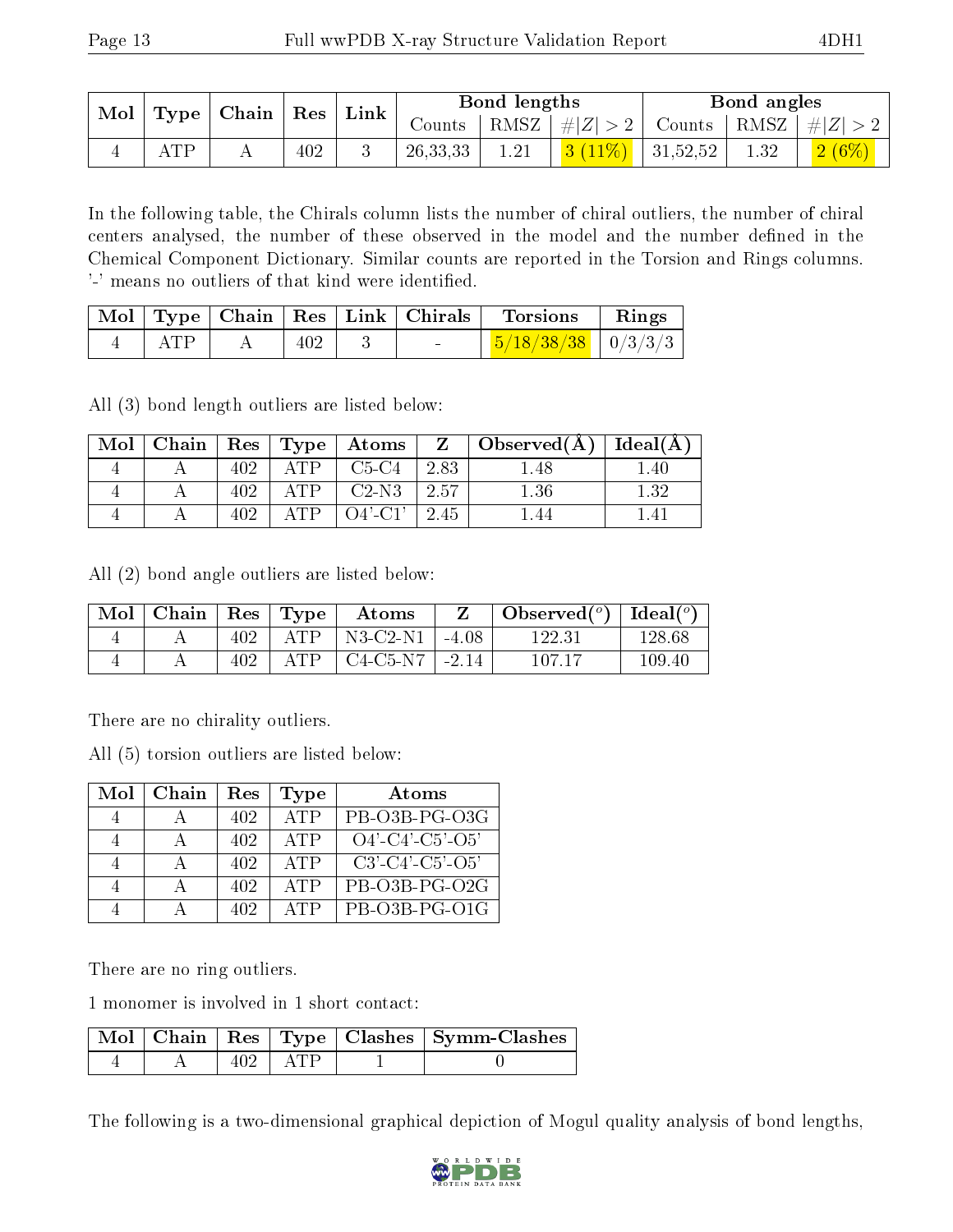bond angles, torsion angles, and ring geometry for all instances of the Ligand of Interest. In addition, ligands with molecular weight > 250 and outliers as shown on the validation Tables will also be included. For torsion angles, if less then 5% of the Mogul distribution of torsion angles is within 10 degrees of the torsion angle in question, then that torsion angle is considered an outlier. Any bond that is central to one or more torsion angles identified as an outlier by Mogul will be highlighted in the graph. For rings, the root-mean-square deviation (RMSD) between the ring in question and similar rings identified by Mogul is calculated over all ring torsion angles. If the average RMSD is greater than 60 degrees and the minimal RMSD between the ring in question and any Mogul-identified rings is also greater than 60 degrees, then that ring is considered an outlier. The outliers are highlighted in purple. The color gray indicates Mogul did not find sufficient equivalents in the CSD to analyse the geometry.

![](_page_13_Figure_4.jpeg)

#### 5.7 [O](https://www.wwpdb.org/validation/2017/XrayValidationReportHelp#nonstandard_residues_and_ligands)ther polymers (i)

There are no such residues in this entry.

### 5.8 Polymer linkage issues (i)

There are no chain breaks in this entry.

![](_page_13_Picture_9.jpeg)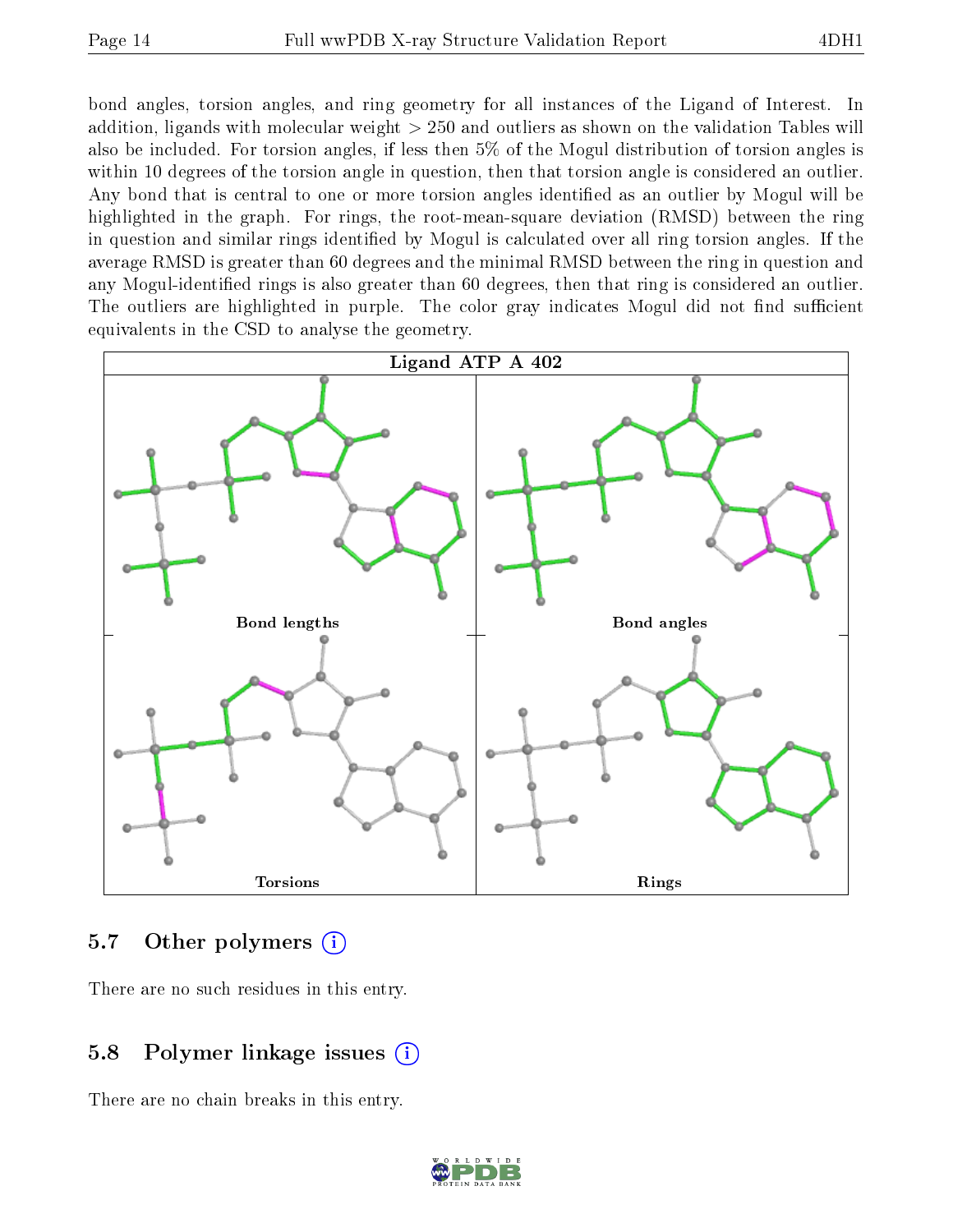## 6 Fit of model and data  $\left( \cdot \right)$

## 6.1 Protein, DNA and RNA chains (i)

In the following table, the column labelled  $#RSRZ>2'$  contains the number (and percentage) of RSRZ outliers, followed by percent RSRZ outliers for the chain as percentile scores relative to all X-ray entries and entries of similar resolution. The OWAB column contains the minimum, median,  $95<sup>th</sup>$  percentile and maximum values of the occupancy-weighted average B-factor per residue. The column labelled  $Q< 0.9$  lists the number of (and percentage) of residues with an average occupancy less than 0.9.

| Mol | Chain | Analysed        | $<$ RSRZ $>$ | $\rm \#RSRZ{>}2$                 | $\perp$ OWAB(Å <sup>2</sup> ) $\perp$ | $\rm{Q}\textcolor{black}{<}0.9$ |
|-----|-------|-----------------|--------------|----------------------------------|---------------------------------------|---------------------------------|
|     |       | $333/350(95\%)$ | $-0.10$      | $10(3\%)$<br>$-50$<br>  49       | 17, 25, 46, 68                        |                                 |
|     |       | $20/20$ (100\%) | 0.12         | $2(10\%)$ 7 6                    | 19, 24, 54, 62                        |                                 |
| All | All   | $353/370(95\%)$ | $-0.09$      | $12(3\%)$<br> 45 <br>$\sqrt{44}$ | 17, 25, 47, 68                        |                                 |

All (12) RSRZ outliers are listed below:

| Mol            | Chain | $\operatorname{Res}% \left( \mathcal{N}\right) \equiv\operatorname{Res}(\mathcal{N}_{0},\mathcal{N}_{0})$ | Type        | <b>RSRZ</b> |
|----------------|-------|-----------------------------------------------------------------------------------------------------------|-------------|-------------|
| $\mathbf{1}$   | A     | 15                                                                                                        | VAL         | 6.5         |
| $\overline{2}$ | I     | 24                                                                                                        | ASP         | 5.1         |
| 1              | А     | 318                                                                                                       | $\rm PHE$   | 3.9         |
| 1              | A     | 319                                                                                                       | LYS         | 3.2         |
| 1              | A     | 16                                                                                                        | LYS         | 3.1         |
| 1              | A     | 311                                                                                                       | GLU         | 3.1         |
| 1              | A     | 336                                                                                                       | ${\rm ARG}$ | 2.9         |
| $\overline{2}$ | T     | 23                                                                                                        | HIS         | 2.6         |
| $\mathbf{1}$   | A     | 285                                                                                                       | LYS         | 2.3         |
| 1              | А     | 256                                                                                                       | $\rm{ARG}$  | 2.1         |
| 1              | А     | 337                                                                                                       | VAL         | 2.1         |
| 1              |       | 21                                                                                                        | LYS         | 2.0         |

## 6.2 Non-standard residues in protein, DNA, RNA chains  $(i)$

In the following table, the Atoms column lists the number of modelled atoms in the group and the number defined in the chemical component dictionary. The B-factors column lists the minimum, median,  $95<sup>th</sup>$  percentile and maximum values of B factors of atoms in the group. The column labelled  $Q< 0.9$ ' lists the number of atoms with occupancy less than 0.9.

|     |     |       |      |      | Mol   Type   Chain   Res   Atoms   RSCC   RSR   B-factors $(\AA^2)$ | $\mid$ Q<0.9 |
|-----|-----|-------|------|------|---------------------------------------------------------------------|--------------|
| SEP | 139 | 10/11 | 0.91 | 0.20 | 21, 29, 41, 43                                                      |              |
| SEP | 338 | 10/11 | 0.97 | 0.09 | 29, 31, 34, 36                                                      |              |

Continued on next page...

![](_page_14_Picture_13.jpeg)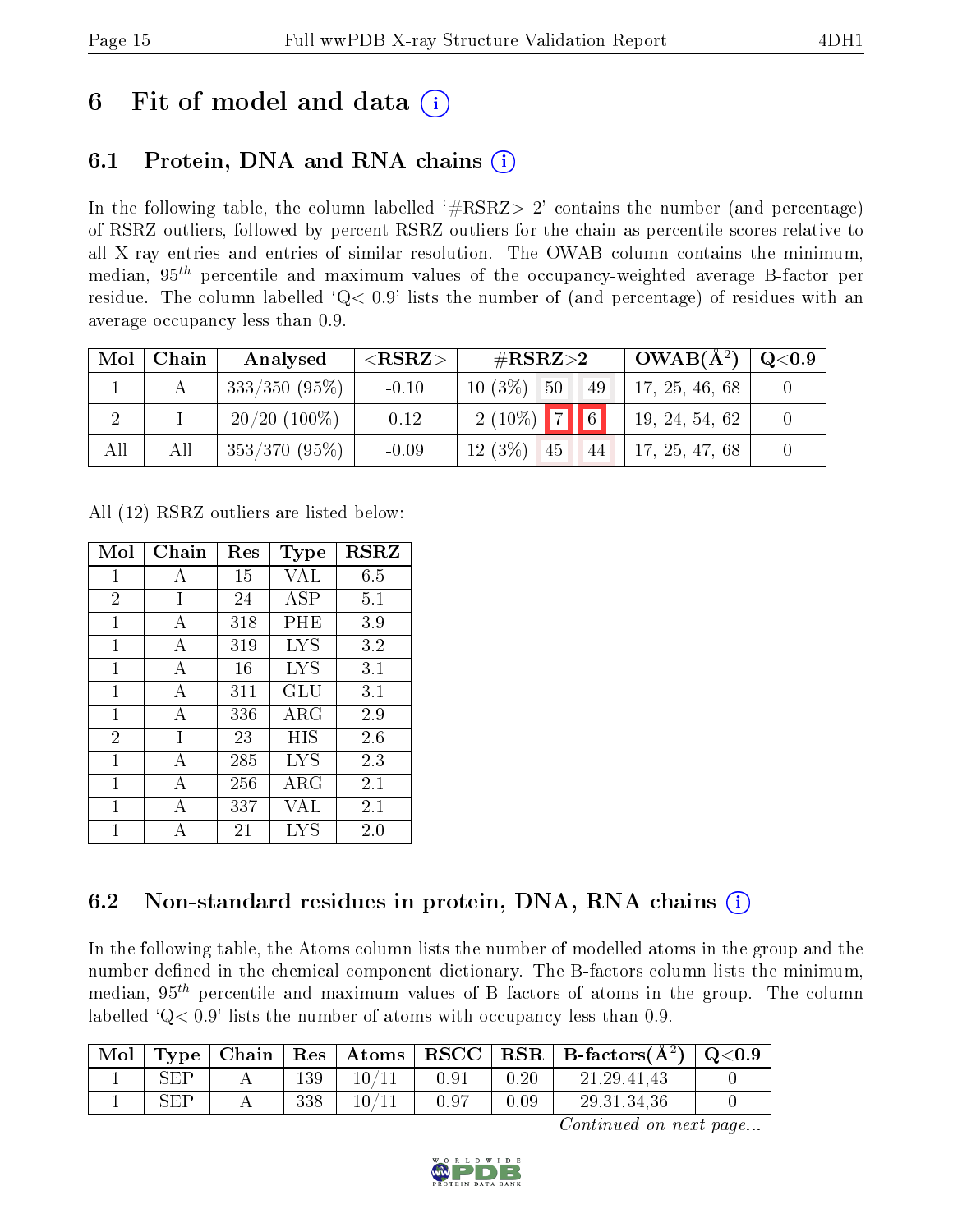Continued from previous page...

|      |         |       |      | Mol   Type   Chain   Res   Atoms   RSCC   RSR   B-factors $(A^2)$   Q<0.9 |  |
|------|---------|-------|------|---------------------------------------------------------------------------|--|
| 7P C | $197\,$ | 11/12 | 0.98 | 18,22,24,24                                                               |  |

#### 6.3 Carbohydrates (i)

There are no carbohydrates in this entry.

### 6.4 Ligands  $(i)$

In the following table, the Atoms column lists the number of modelled atoms in the group and the number defined in the chemical component dictionary. The B-factors column lists the minimum, median,  $95<sup>th</sup>$  percentile and maximum values of B factors of atoms in the group. The column labelled  $Q< 0.9$ ' lists the number of atoms with occupancy less than 0.9.

| Mol |             |     | Type   Chain   Res   Atoms |            |      | $\mid$ RSCC $\mid$ RSR $\mid$ B-factors $\overline{A^2}$ $\mid$ | $\mid \text{Q} {<} 0.9$ |
|-----|-------------|-----|----------------------------|------------|------|-----------------------------------------------------------------|-------------------------|
|     | ${\rm ATP}$ | 402 |                            | 0.78       | 0.26 | 18, 29, 86, 87                                                  |                         |
|     | ΜG          | 401 |                            | $\rm 0.95$ | 0.08 | 30, 30, 30, 30                                                  |                         |

The following is a graphical depiction of the model fit to experimental electron density of all instances of the Ligand of Interest. In addition, ligands with molecular weight  $> 250$  and outliers as shown on the geometry validation Tables will also be included. Each fit is shown from different orientation to approximate a three-dimensional view.

![](_page_15_Picture_11.jpeg)